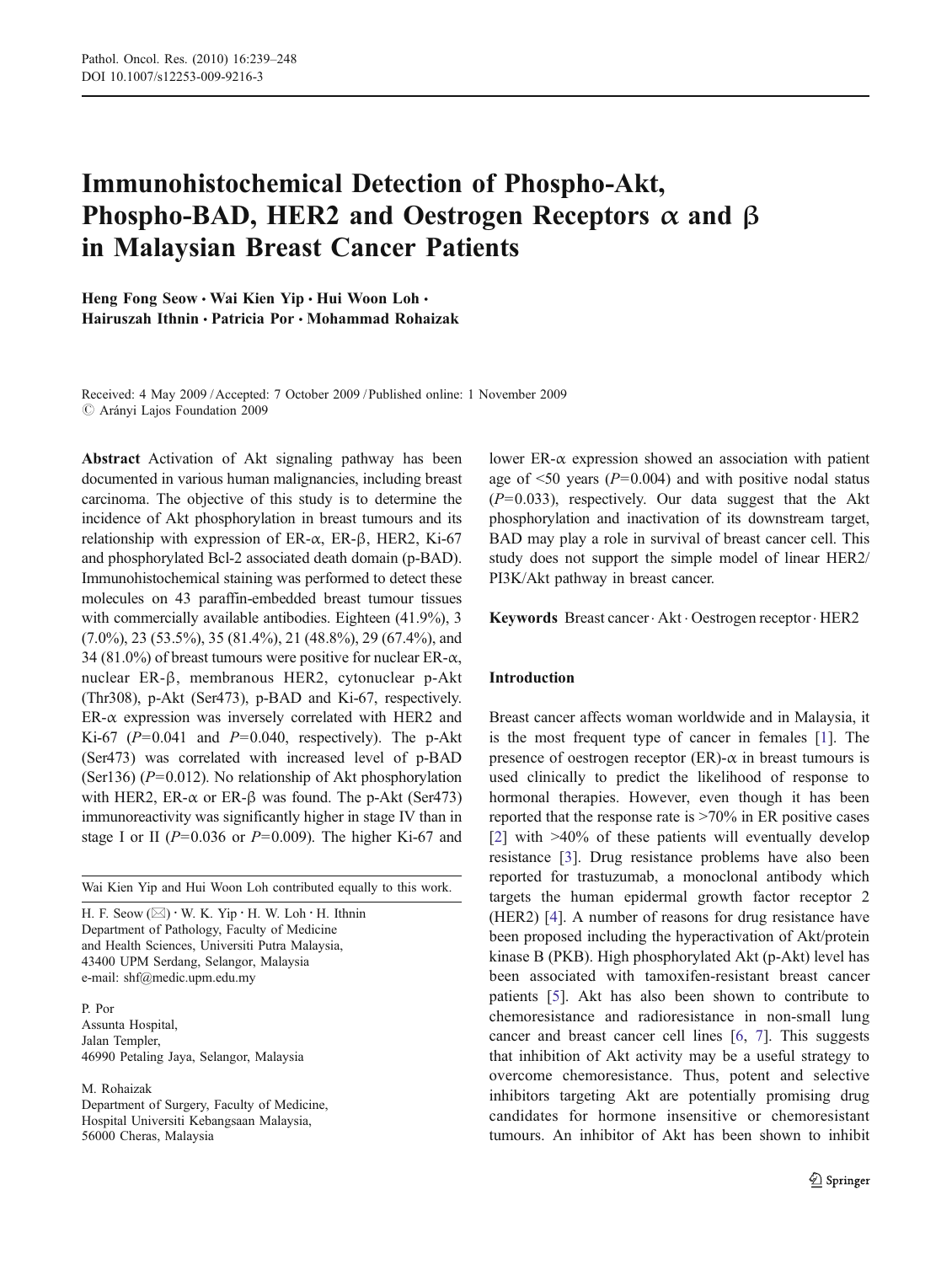<span id="page-1-0"></span>the growth of tumours [\[8](#page-8-0)]. Perifosine, an Akt inhibitor, is currently being evaluated in a multitude of Phase I and II studies [[9\]](#page-8-0).

Akt1 is a serine/threonine protein kinase that was first discovered as the human homologue of the transforming gene of an oncogenic virus [[10](#page-8-0), [11\]](#page-8-0). Two additional isoforms, Akt2 and Akt3 have been identified and all three isoforms have transforming ability [[12,](#page-8-0) [13\]](#page-8-0). Akt is a downstream target of signaling pathways stimulated by various receptors such as HER2 and insulin-like growth factor 1 receptor. In vitro studies show that activation of Akt by growth factors depends on the binding of phosphoinositide-3,4,5-triphosphate (PIP3) and the phosphorylation of Akt at Ser473 and Thr308. Phosphorylation of both sites is necessary for full activity of Akt in vitro. Distinct enzymes are responsible for the phosphorylation of Akt, for example, phosphoinositide-dependent kinase 1 (PDK-1) phosphorylates Akt at threonine residue 308 [\[14,](#page-8-0) [15](#page-8-0)] and rictor-mTOR is responsible for Ser473 phosphorylation [\[16](#page-8-0), [17\]](#page-8-0). P-Akt is a powerful promoter of cell survival as it antagonises the components of the apoptotic cascade such as the Bcl-2 associated death domain (BAD) protein. Akt is also implicated in angiogenesis and metastasis which are the two important processes in cancer development [\[18](#page-8-0), [19\]](#page-8-0). Thus, it is not surprising that frequent activation of Akt occurs in a wide spectrum of cancers such as prostate, breast and ovarian carcinomas [[20](#page-8-0)]. In addition, HER2 overexpressing tumour with high p-Akt expression has been associated with poor disease survival [\[21](#page-8-0)]. However, majority of these studies used antibodies against p-Akt (Ser473) but not p-Akt (Thr308). It is unknown whether the phosphorylation of Akt at Ser473 and Thr308 occurs equally in the same tumour.

The applications of molecular-targeted therapies such as Akt inhibitors require clinical trials such as exemplified by tamoxifen, trastuzumab and gefitinib (an inhibitor of epidermal growth factor receptor). A systematic examination of ER-α, HER2 and signal transduction proteins such as Akt in primary breast tumour tissues is required as a prelude to clinical studies to assess the efficacy of Akt inhibitors in patients. Thus, the objectives of this study were, firstly, to determine the frequency of p-Akt (Ser473), p-Akt (Thr308), ER-α, ER-β, HER2, p-BAD, and Ki-67 expression and their relationships in breast tumour tissues, and secondly, to investigate the association of these biomolecules with the clinicopathological features of tumour. We also examined the ER-β expression since it has been suggested that loss of ER-β expression could be one of the events leading to breast cancer development [\[22](#page-8-0)]. Moreover, its frequency in breast tumours in Malaysia is still unknown. We are also aware about the significance of progesterone receptor expression but this was not elucidated in our endeavors for identifying molecular targets.

### Materials and Methods

#### Tissue Specimens

A total of 43 surgically resected breast cancer specimens were retrieved from archived clinical material collected between 1999 and 2002. Ethics approval was obtained from the institutional ethics review committee. Demographics of the 43 samples used for this study are summarised in Table 1. According to the TNM staging system adopted by the American Joint Committee on Cancer, there were 11 (25.6%) stage 0, 8 (18.6%) stage I , 15 (34.9%) stage II, and 9 (20.9%) stage IV tumours. All the invasive breast cancers are infiltrating ductal carcinoma. Tumours were graded as well (grade I), moderately (grade II) or poorly (grade III) differentiated according to the predominant pattern of the tumour.

#### Immunohistochemical Staining

Immunohistochemistry was performed by the standard biotin–streptavidin-peroxidase method on 4 μm-thick formalin-fixed, paraffin-embedded tissue sections. After deparaffinization in xylene and rehydration in descending concentrations of alcohol, an antigen retrieval step was performed by microwaving in 10 mM citrate buffer (pH 6) for 20 min at boiling temperature. Endogenous peroxidase

| Characteristics    | Number of cases $(\% )$ |  |  |
|--------------------|-------------------------|--|--|
| Age (years)        |                         |  |  |
| < 50               | 22(51)                  |  |  |
| $\geq 50$          | 21 (49)                 |  |  |
| Race               |                         |  |  |
| Malay              | 5(11.6)                 |  |  |
| Chinese            | 29 (67.4)               |  |  |
| Indian             | 6(14.0)                 |  |  |
| Others             | 3(7.0)                  |  |  |
| Pathological stage |                         |  |  |
| $\mathbf{0}$       | 11(25.6)                |  |  |
| I                  | 8(18.6)                 |  |  |
| П                  | 15 (34.9)               |  |  |
| Ш                  | 0(0.0)                  |  |  |
| IV                 | 9(20.9)                 |  |  |
| Histological grade |                         |  |  |
| I                  | 13 (30.2)               |  |  |
| П                  | 22 (51.2)               |  |  |
| Ш                  | 8(18.6)                 |  |  |
| Lymph node status  |                         |  |  |
| Positive           | 14 (32.6)               |  |  |
| Negative           | 29 (67.4)               |  |  |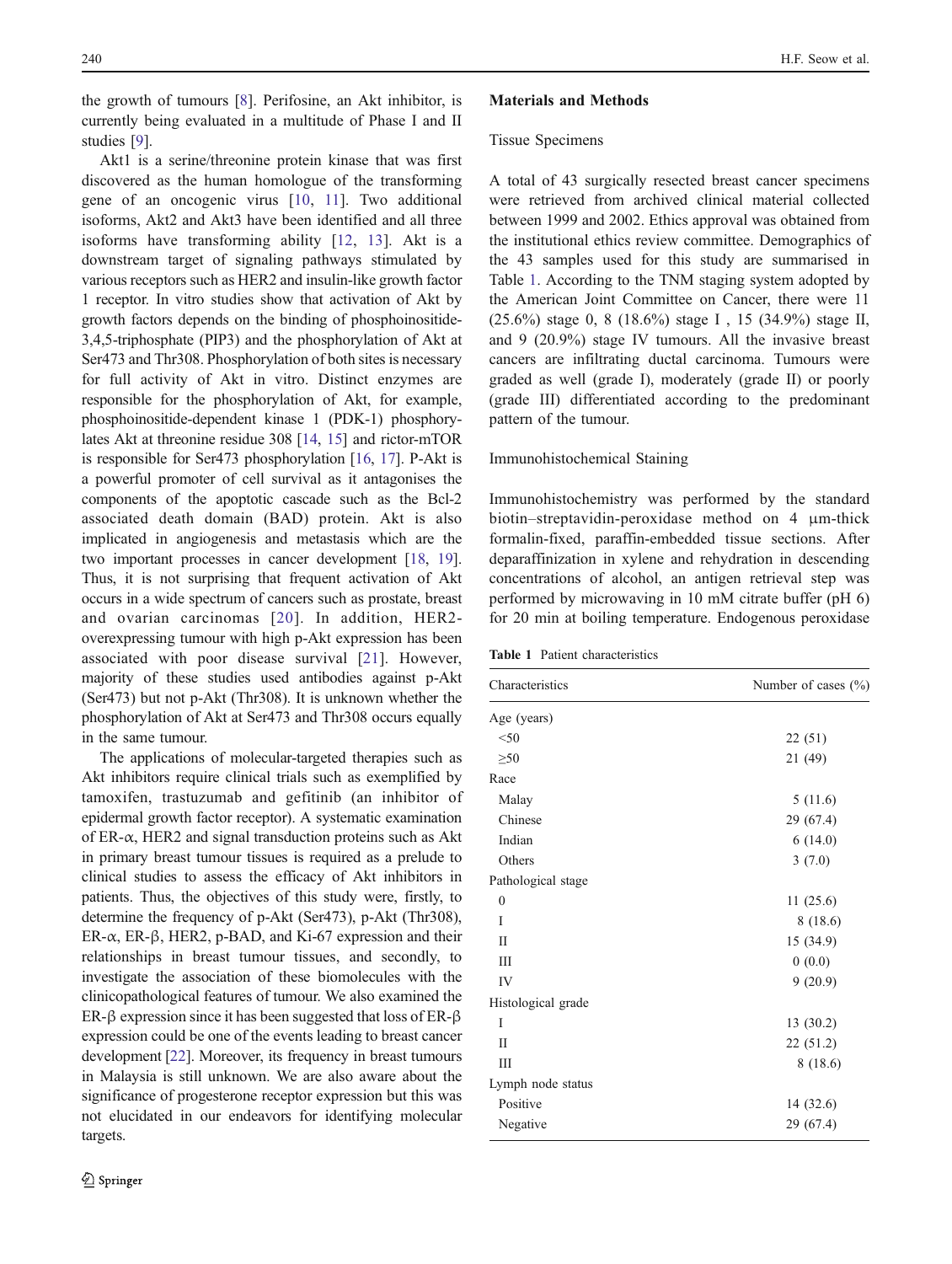was blocked by 3% hydrogen peroxide. After blocking with 3% bovine serum albumin for 1 h, the sections were incubated with the diluted primary antibody for appropriate time, as listed in Table 2. The immunoreactivity was detected by using LSAB+ Kit (Dako, Carpinteria, CA) in room temperature according to the manufacture's instructions. The 3,3′-diaminobenzidine (DAB) (Liquid DAB+; Dako, Carpinteria, CA) solution was used as a chromogen. Sections were lightly counterstained with hematoxylin. The section without primary antibody served as negative control.

## Evaluation of Immunohistochemical Staining

Immunostained tissue sections were evaluated under ×200 magnification by light microscopy. A total of 5–10 fields were viewed and scored. A modified semi-quantitative scoring system adopted from previous studies [[23,](#page-8-0) [24](#page-8-0)] was used to evaluate the immunoreactivity of p-Akt (Thr308), p-Akt (Ser473), p-BAD (Ser136), and Ki-67. The score for percentage of positive cells was assigned using the following scales: 0, no staining of cells in any field; 1,  $\langle 25\%, 2, 25-50\%; 3, 50-75\%; 4, \rangle 75\%$ . The intensity of staining was scored using the following scales: 1+, mild staining; 2+, moderate staining; 3+, strong staining. The final total score was obtained by the sum of the score for percentage of positive cells and the score of staining intensity. Hence, the possible total scores were 0 and 2–7. For assessment of the positivity, total scores of  $\geq 3$  were considered positive.

The Allred scoring system [[25\]](#page-8-0) was used to determine the positivity of ER- $\alpha$  and ER- $\beta$ . Briefly, a proportion score was assigned representing the estimated proportion of positive staining tumor cells  $(0, \text{none}; 1, >0 \text{ to } 1/100;$ 2,  $>1/100$  to  $1/10$ ; 3,  $>1/10$  to  $1/3$ ; 4,  $>1/3$  to  $2/3$ ; 5,  $>2/3$  to 1). An intensity score was also assigned, which represented the estimated average staining intensity of positive tumour cells (0, none; 1, weak; 2, intermediate; 3, strong). The proportion score and intensity score were then added to obtain a total score (0 or 2–8). A positive result for both ER- $\alpha$  and ER- $\beta$  was defined as total score  $\geq 3$ .

HER2 immunoreactivity was scored according to the criteria specified by Dako for the interpretation of the HercepTest [\[26\]](#page-8-0). Immunoreaction was determined as positive if more than 10% of the tumour cells showed weak to moderate complete membrane staining (2+) or strong complete membrane staining (3+). All other staining patterns were interpreted as negative (0, no staining; 1+, a faint and incomplete membrane staining was detected in more than 10% of the tumour cells).

## Statistical Analysis

The total scores of immunostaining were used to perform the statistical analysis. The association of biomolecules with clinicopathological variables was performed by the Mann–Whitney U-test or Kruskal–Wallis one-way analysis of variance by ranks. Spearman rank correlation test was used to assess the correlation among the expression of biomolecules. A 2-sided  $p$  value of less than 0.05 was considered statistically significant. Statistical analysis was performed by using SPSS 11.5 statistical software.

## Results

Analysis of ER- $\alpha$ , ER- $\beta$ , HER2, p-Akt (Ser473), p-Akt (Thr308), p-BAD (Ser136), and Ki-67 Immunoreactivity

The case distribution of the various biomolecules according to their immunohistochemical score is shown in Fig. [1.](#page-3-0) Positive nuclear ER-α, ER-β and membranous HER2 immunoreactivity (Fig. [2a](#page-3-0)–c) was observed in 18/43 (41.9%), 3/43 (7.0%), and 23/43 (53.5%) breast tumour tissues, respectively (Fig. [1a](#page-3-0)–c). Comparison of positive ER-α and ER-β scores showed that ER-β scores were lower (score 3–4), compared to that of ER- $\alpha$  (score 3–8). ER- $\alpha$  and ER- $\beta$  were expressed by 3/13 (23.1%) and 7/13 (53.8%) apparently normal adjacent breast tissues, respectively (data not shown). All of the apparently normal adjacent breast tissues (13/13; 100%) did not express HER2 (data not shown). There was definitely a larger proportion

Table 2 Primary antibodies used for immunohistochemical analysis

<sup>a</sup> Incubation was at 4°C. For other antibodies, incubation was at room temperature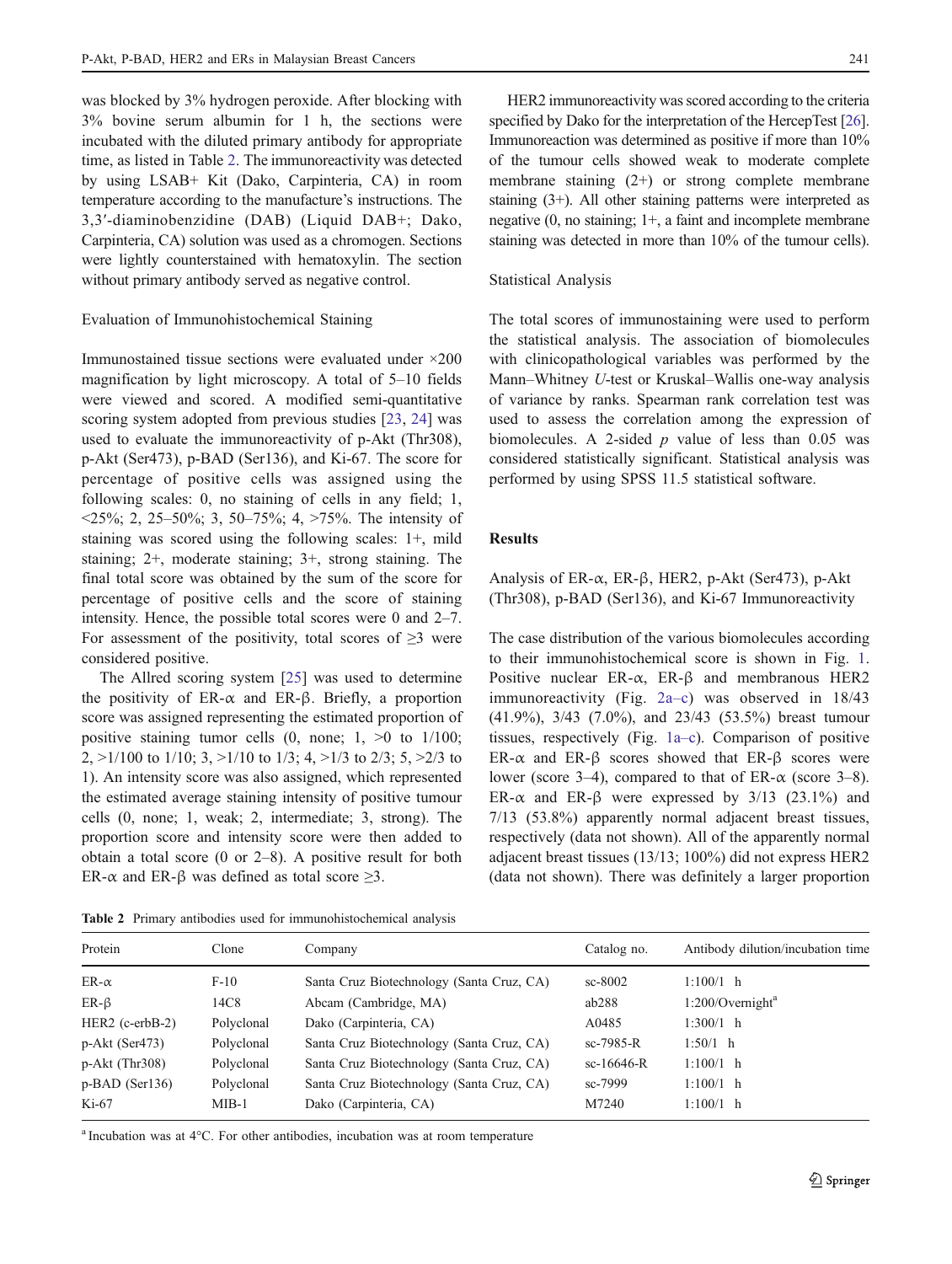c HER2, d p-Akt (Ser473), e p-Akt (Thr308), f p-BAD (Ser136), and g Ki-67 expression by immunohistochemical score in breast tumour tissues. The scoring cutoff points used for establishing positivity are stated in the '[Materials and](#page-1-0) [Methods](#page-1-0)'

<span id="page-3-0"></span>

of positive cases for p-Akt (Thr308) (35/43; 81.4%) compared to p-Akt (Ser473) (21/43; 48.8%) (Fig. 1d,e). The positive immunohistochemical scores of the cytonuclear staining (Fig. 2d,e) were similar for both phosphorylation sites (score 5–7). Positive cytoplasmic p-BAD (Ser136) and nuclear Ki-67 immunoreactivities (Fig. 2f,g) were observed in 29/43 (67.4%) and 34/42 (81.0%) breast tumour tissues, respectively (Fig. 1f,g). Majority of p-BAD (Ser136) positive cases had a score 5 (20/43). Eight samples had a score 6 and one sample had the highest score. As for the Ki-67 staining, majority of the immunopositive tumour tissues had a score 4 (19/42).

Fig. 2 Representative sections showing immunohistochemical staining of ER- $\alpha$  (a), ER- $\beta$  (b), HER2 (c), p-Akt (Thr308) (d), p-Akt (Ser473) (e), p-BAD (Ser136) (f), and Ki-67 (g) in breast tumour tissues. The representative negative control is also shown (h). Strong and moderate nuclear immunoreactivity for  $ER-\alpha$  and ER-β, respectively, were observed in virtually all tumour cells. Strong membranous HER2 immunoreactivity was detected in one of the breast tumour tissues. All tissue sections shown above are infiltrating ductal carcinoma except in b and h, which are ductal carcinoma in situ. Original magnification, ×200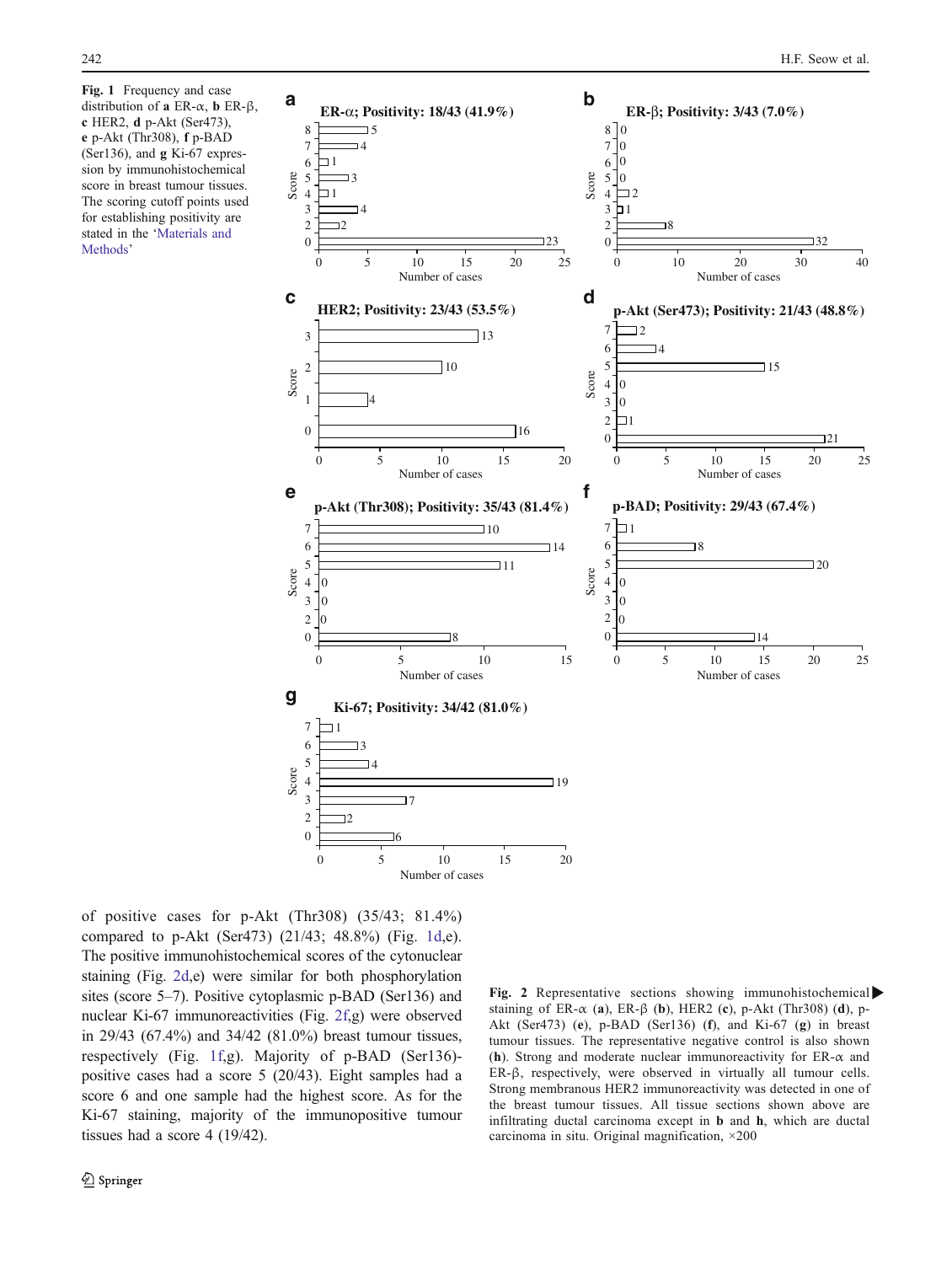











**Ki**-**67 Negative control**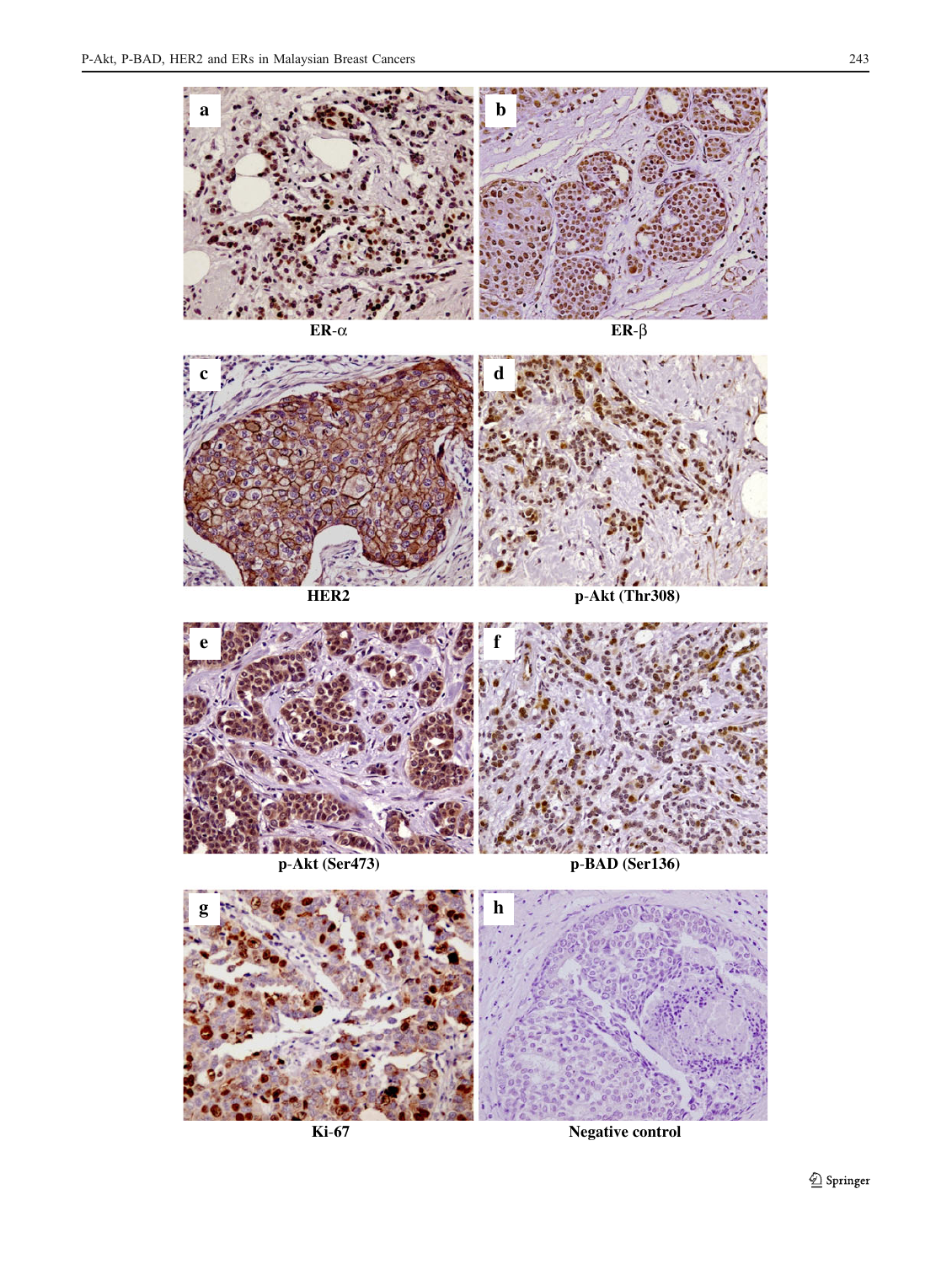Further analysis of the coexistence of  $ER-\alpha$  and HER2 on the same tumour specimen showed that 20.9% (9/43) of breast tumour tissues were  $ER^+HER2^+$ as similar to  $ER^+HER2^-$ , 32.6% (14/43) expressed ER<sup>-</sup>HER2<sup>+</sup>, and 25.6% (11/43) were ER<sup>-</sup>HER2<sup>-</sup> (data not shown). If  $ER-\alpha$  and  $HER2$  are used as predictive markers for drug response, our data implies that 18/43 (41.9%) and 23/43 (53.5%) could be selected for antioestrogen (e.g. tamoxifen) and anti-HER2 (e.g. trastuzumab) monotherapy, respectively. However, it should be noted that ER-negative tumours can also respond to anti-oestrogen treatment.

Correlation Among the ER-α, ER-β, HER2, p-Akt (Ser473), p-Akt (Thr308), p-BAD (Ser136), and Ki-67 Immunoreactivities in Breast Tumour Tissues

Using the Spearman rank correlation test, HER2 and Ki-67 both showed a negative correlation with  $ER-\alpha$  immunoreactivity ( $P=0.041$  and  $P=0.040$ , respectively; Table 3). The p-Akt (Ser473) was correlated with increased level of p-BAD (Ser136)  $(P=0.012)$ . No statistically significant correlation was seen among other biomolecules. Since phosphorylation of Akt on both Ser473 and Thr308 has been shown to be required for full activation of the kinase [\[16](#page-8-0), [27\]](#page-8-0), we categorized the breast tumour cases into 4 groups as follows: positive for both Ser473 and Thr308, positive for Ser473 only, positive for Thr308 only, and negative for both phosphorylations. Phosphorylation of Thr308 only was detected in 19/43 (44.2%) or co-occurred with Ser473 phosphorylation in 16/43 (37.2%) breast tumours (Table [4\)](#page-6-0). A lower number of immunoreactivity of Ser473 phosphorylation only was detected in 5/43 (11.6%) tumour tissues. Statistical analysis showed that the Akt phosphorylation groups were significantly associated with p-BAD (Ser136)  $(P=0.032)$  (Table [4](#page-6-0)). By using the Mann–Whitney's U-test, the group with phosphorylated Akt on both sites or Ser473

244 **H.F.** Seow et al.

only had significantly higher level of p-BAD (Ser136) immunoreactivity  $(P=0.033$  or  $P=0.018$ , respectively), compared to the group with non-phosphorylated Akt (Table [4](#page-6-0)). This relationship was not observed with  $ER-\alpha$ , HER2 or Ki-67.

Association of the Expression of Biomolecules with Clinicopathological Features

Statistical analysis of the association of biomolecules with the clinicopathological features (listed in Table [1\)](#page-1-0) showed that the p-Akt (Ser473) immunoreactivity was significantly higher in stage IV than in stage I or II  $(P=0.036$  or  $P=0.009$ , respectively; Fig. [3a](#page-6-0)). Furthermore, we observed that the Ki-67 expression was significantly associated with patient age of  $\leq 50$  years ( $P=0.004$ ; Fig. [3b](#page-6-0)). In addition, patients with lymph node metastases tended to have a lower ER- $\alpha$  expression (P=0.033; Fig. [3c](#page-6-0)). No significant association of other biomolecules with the clinicopathological features was found (data not shown).

# Discussion

Immunohistochemical analysis of ER-α and HER2 has become a standard of care for breast cancer patients. The presence of nuclear ER-α and membrane HER2 correlates with increased likelihood of response to antioestrogen and anti-HER2 therapy, respectively. The difficulties encountered in immunohistochemical studies include subjectivity of scoring, choice of source of primary antibody, length and type of fixatives, antigen retrieval methods and cut-off values to determine positivity. Our study showed a lower percentage of ER- $\alpha$  positivity compared to 50–80% in previous studies [[28\]](#page-8-0). However, our data with anti-ER- $\alpha$ (clone F-10 from Santa Cruz) was similar to an ER- $\alpha$ immunopositivity of 21% from a previous study from

|                  |                  | ER- $\alpha$    | $ER-\beta$ | $p-Akt$ (Thr308) | $p-Akt$ (Ser473) | $p-BAD$   | $Ki-67$         |
|------------------|------------------|-----------------|------------|------------------|------------------|-----------|-----------------|
| HER <sub>2</sub> | C.C              | $-0.314$        | 0.035      | 0.198            | 0.060            | $-0.024$  | 0.053           |
|                  | $\boldsymbol{P}$ | $0.041^{\rm a}$ | 0.825      | 0.203            | 0.702            | 0.877     | 0.738           |
| $ER-\alpha$      | C.C              |                 | $-0.008$   | 0.157            | 0.109            | 0.185     | $-0.318$        |
|                  | $\overline{P}$   |                 | 0.958      | 0.315            | 0.486            | 0.235     | $0.040^{\rm a}$ |
| $ER-\beta$       | C.C              |                 |            | 0.259            | 0.050            | 0.128     | 0.173           |
|                  | $\overline{P}$   |                 |            | 0.094            | 0.749            | 0.415     | 0.273           |
| $p-Akt$ (Thr308) | C.C              |                 |            |                  | $-0.062$         | $-0.030$  | $-0.274$        |
|                  | $\overline{P}$   |                 |            |                  | 0.694            | 0.848     | 0.079           |
| $p-Akt$ (Ser473) | C.C              |                 |            |                  |                  | 0.379     | 0.202           |
|                  | $\overline{P}$   |                 |            |                  |                  | $0.012^a$ | 0.200           |
| $p-BAD$          | C.C              |                 |            |                  |                  |           | $-0.186$        |
|                  | $\boldsymbol{P}$ |                 |            |                  |                  |           | 0.239           |
|                  |                  |                 |            |                  |                  |           |                 |

Table 3 Correlations among the total score of ER-α, ER-β, HER2, p-Akt (Ser473), p-Akt (Thr308), p-BAD, and Ki-67 in breast tumour tissues

Spearman rank correlation test C.C Correlation coefficient  $^{\text{a}}$  A 2-sided  $p<0.05$  indicates statistical significance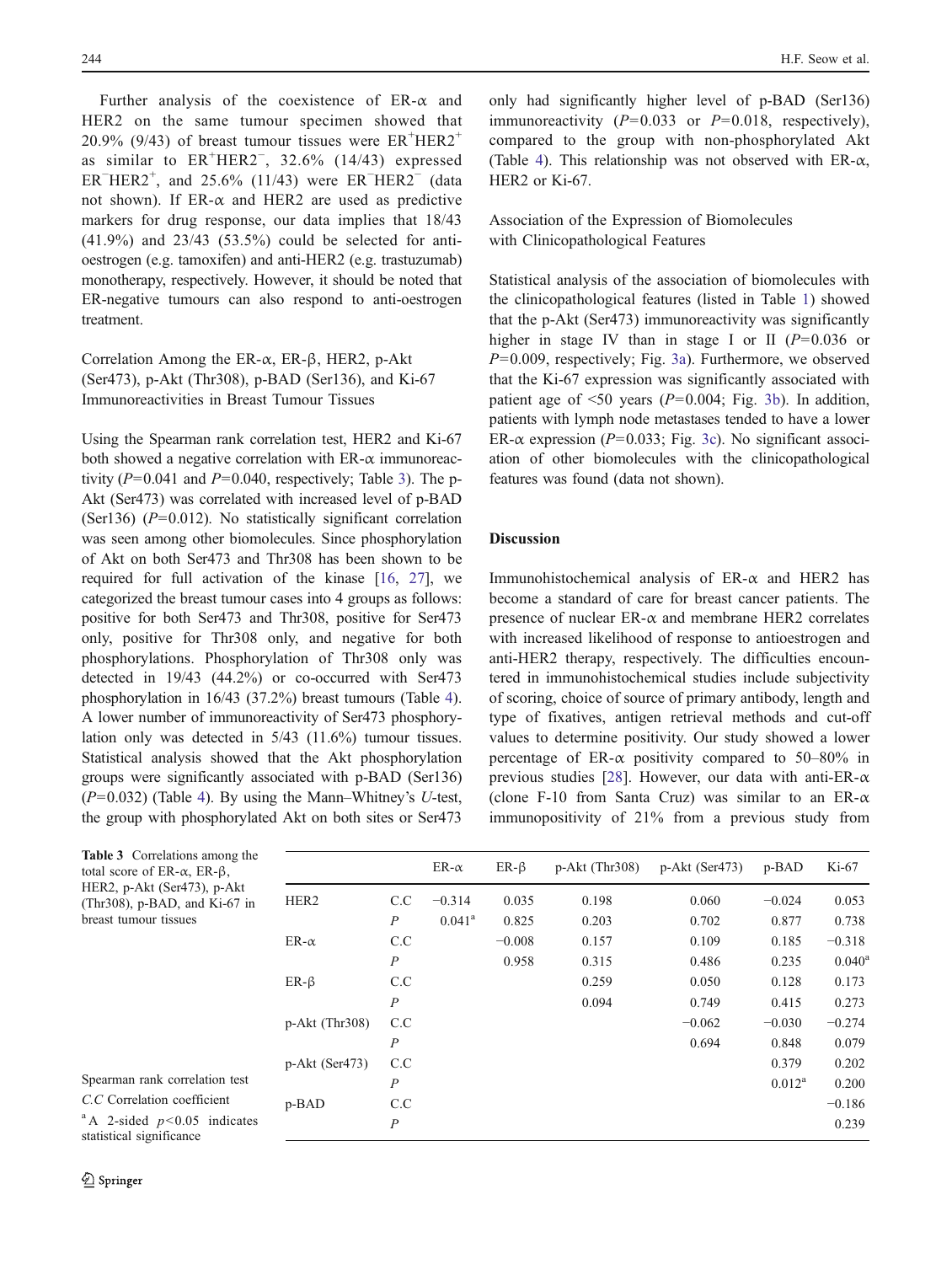<span id="page-6-0"></span>

| Table 4 Association between Akt phosphorylation and the score of $ER-\alpha$ , HER2, p-BAD (Ser136), and Ki-67 in breast tumour tissues |
|-----------------------------------------------------------------------------------------------------------------------------------------|
| Akt phosphorylation                                                                                                                     |

|                  | $n/43$ (%) | Akt phosphorylation   |                      |                        |                |          |
|------------------|------------|-----------------------|----------------------|------------------------|----------------|----------|
|                  |            | S473&T308<br>16(37.2) | S473 only<br>5(11.6) | T308 only<br>19 (44.2) | None<br>3(7.0) | p        |
| ER- $\alpha$     | M.R        | 23.00                 | 23.40                | 20.84                  | 21.67          | 0.943    |
| HER <sub>2</sub> | M.R        | 25.22                 | 17.30                | 22.66                  | 8.50           | 0.121    |
| p-BAD (Ser136)   | M.R        | $24.91^{\rm a}$       | $30.10^a$            | 19.71                  | $7.50^{\rm a}$ | $0.032*$ |
| $Ki-67$          | M.R        | 23.13                 | 26.00                | 19.16                  | 20.67          | 0.608    |

Statistical significance of the differences was analyzed using Kruskal–Wallis test

MR mean rank of score

<sup>a</sup> Using Mann–Whitney's U-test, S473 only versus none,  $P=0.018$  and S473&T308 versus none,  $P=0.033$ 

\*p<0.05 indicates statistical significance

Malaysia [\[29](#page-8-0)]. Monoclonal antibody F-10 binds to the Cterminus of ER-α. Looi et al. [\[29](#page-8-0)] used a monoclonal antibody, ER1D5 from Dako which detects the N-terminus of  $ER-\alpha$ . All splice variants will also be positive with these two antibodies [\[30](#page-8-0), [31\]](#page-8-0). It is unclear whether the lower rates of  $ER-\alpha$  could be due to age as highest proportion of ER- $\alpha$  positive cases are in the age group of  $\geq 65$  [[32\]](#page-8-0). In our study, about half of the samples (21/43) were  $\geq 50$  years of age and only  $6/43$  (14%) was aged  $>65$ .

Overexpression of HER2 has been reported in 25–30% of invasive breast cancer [\[33](#page-8-0)]. Our data shows that HER2



Fig. 3 Biomolecules that were found to be significantly associated with the clinicopathological features include a p-Akt (Ser473), b Ki-67, and c ER- $\alpha$ . Statistical significance (P<0.05) of the differences was analyzed using Mann–Whitney's U-test

positivity rate was high (51.2%) consistent with positivity rate of 44% from a previous Malaysian study [\[29](#page-8-0)]. These two Malaysian studies show that a relatively high percentage of breast tumour samples are HER2 positive. We noted that a lower proportion of specimens used in this study were  $ER-\alpha^+HER2^+$  [9/43 (20.9%)] in contrast to 33.3% in the previous study [\[29](#page-8-0)]. However, our data show an inverse correlation between HER2 and ER- $\alpha$  expression, which supports the findings reported by others [[34,](#page-8-0) [35\]](#page-8-0). Moreover, as previously reported [[36,](#page-8-0) [37](#page-8-0)], we found a negative correlation of ER- $\alpha$  with the proliferation marker, Ki-67, suggestive of more aggressive behaviour of breast cancer with less or no  $ER-\alpha$  expression. Indeed, a ras superfamily gene has been identified to be up-regulated by ER and able to suppress growth of breast cancer cells [[38\]](#page-9-0). A previous study [\[39](#page-9-0)] showed that the ER- $\alpha$  status is determined by the activity of Forkhead box protein FOXO3a, which plays a critical role in cell death and cell cycle arrest and therefore may also explain the finding of inverse correlation between proliferation and ER-α expression.

We observed that there was a lower positivity of ER-β (3/43, 7.0%) in the present study compared to that of Fuqua et al. [[40\]](#page-9-0) (76%) and Skliris et al. [\[41](#page-9-0)] (79%), which used the same antibody clone (14C8) and scoring system (Allred) with ours. However, a difference between these studies was the cut-off point for determination of ER-β positivity. Fuqua et al. [[40\]](#page-9-0) and our studies used a value greater than 2, whereas Skliris et al. [[41\]](#page-9-0) used a value greater than 4. The low frequency of  $ER-\beta$  in our study may be explained by differences in the size, ethic and clinicopathological background of the breast cancer cohort. We noted that the ER-β level tended to be lower in breast cancers (7.0%) than apparently normal adjacent breast tissues (7/13, 53.8%; data not shown). It has been hypothesized that the progressive loss of ER-β may lead to abnormal cellular proliferation and/or transformation, thus impacting the process of carcinogenesis in breast cancer [\[42](#page-9-0)].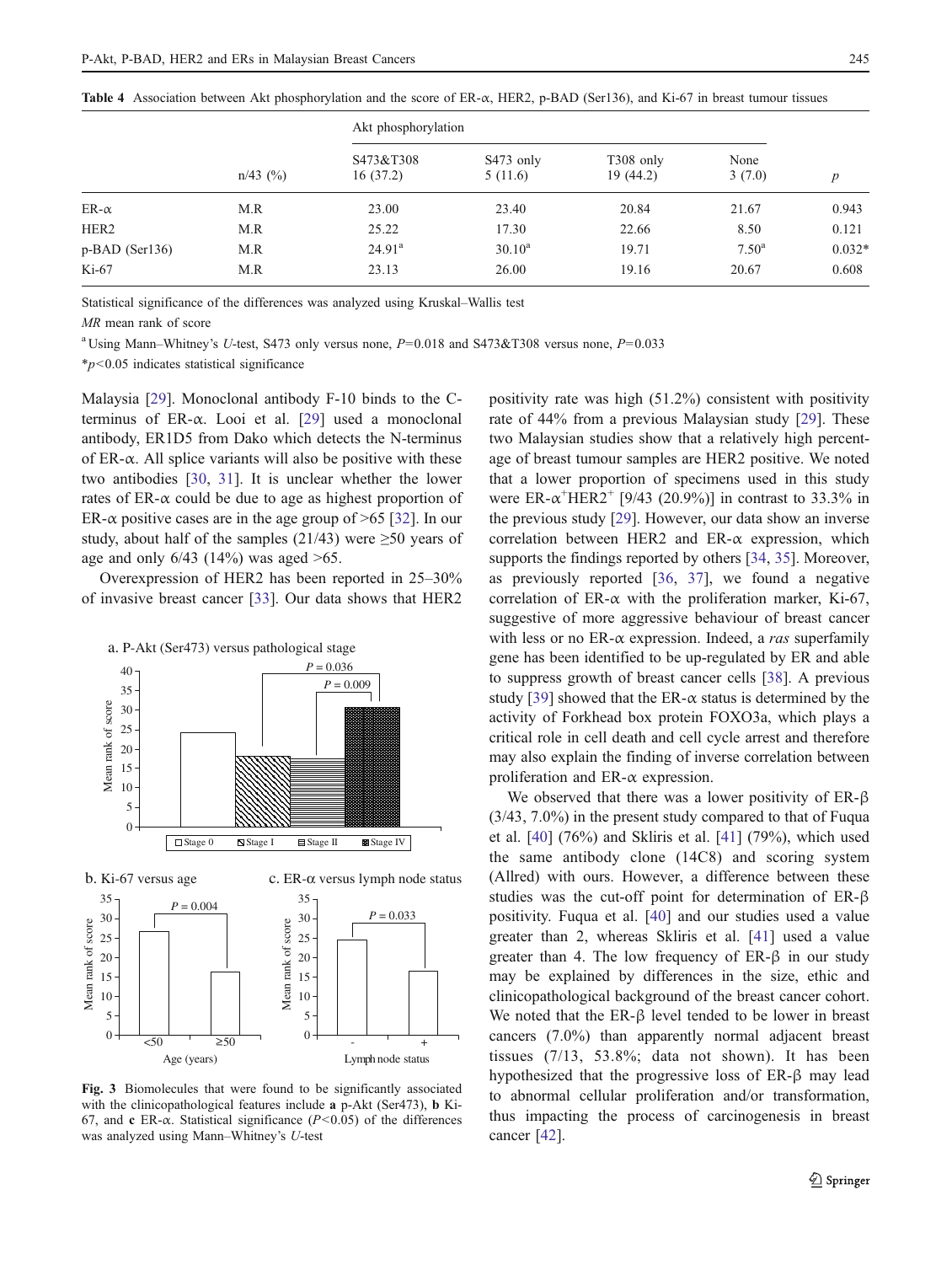In contrast to a study by Al-Bazz et al. [[43\]](#page-9-0), our analysis of the relationship between Akt phosphorylation and oestrogen receptor status showed no correlation of p-Akt (Ser473) or p-Akt (Thr308) expression with ER- $\alpha$  or ER- $\beta$ . Our data suggest that Akt phosphorylation in breast cancer could occur independently from the activity of ER-α. This is consistent with a previous tissue microarray study on 285 cases [\[44](#page-9-0)] and also with the in vitro studies, whereby, oestrogen can increase Akt activation in ER- $\alpha$  positive [[45\]](#page-9-0) and negative [[46\]](#page-9-0) breast cancer cell lines. Conversely, Akt activation was reported to be linked to activation of  $ER-\alpha$ , via phosphorylation, in tamoxifen-treated ER-α-positive breast cancers [[47\]](#page-9-0).

HER2, also known as c-erbB-2 or neu, is a member of the Type 1 tyrosine kinase growth factor receptor family. It forms heterodimers with other members of its receptor family, such as epidermal growth factor receptor (EGFR/ c-erbB-1) and responds to circulating ligands (e.g. epidermal growth factor) to generate the intracellular signal transduction involving multiple proto-oncogene products such as protein kinase C, phosphatidylinositol 3-kinase (PI3K), and Akt kinase [\[48\]](#page-9-0). Their constitutive activation occurs as a consequence of overexpression of HER2 [[49](#page-9-0), [50](#page-9-0)] and may be sufficient to cause transformation [\[51\]](#page-9-0). In the present study, no relationship between p-Akt (Thr308) or (Ser473) and HER2 was found and this is consistent with the previous reports [\[44,](#page-9-0) [52\]](#page-9-0). In contrast, a positive correlation of phosphorylated Akt with HER2 overexpression [\[53](#page-9-0)–[55\]](#page-9-0) and activation via phosphorylation [\[47\]](#page-9-0) was reported suggesting that HER2 is an upstream regulator of the Akt signaling in breast cancer.

The inhibition of apoptosis and promotion of cell proliferation, angiogenesis and metastasis are key processes in the development of various malignancies. Akt, a serine/ threonine kinase has emerged as an essential mediator of these biological processes [\[56](#page-9-0)]. For example, activated Akt phosphorylates BAD at Ser136 which results in its association with 14-3-3 proteins, and thus preventing p-BAD from interacting with Bcl-2 or Bcl-xL and subsequent apoptosis [\[57](#page-9-0)]. In a recent study, there was no association between p-Akt level and BAD expression but a significant correlation was found between expression of Akt and BAD [[43\]](#page-9-0). However, the phosphorylation of BAD, indicating of inactivation, was not reported in that study. In the present study, we found a significant correlation of p-Akt (Ser473) with increased level of p-BAD (Ser136). Although the phosphorylation of Akt on both Ser473 and Thr308 has been shown to be required for full activation of the kinase [[16,](#page-8-0) [27\]](#page-8-0), we found no difference between co-phosphorylated Akt and only one of these residues in phosphorylation of the downstream target, BAD. However, we observed that the level of p-BAD (Ser136) is significantly higher in tumours with Akt phosphorylation at both sites or Ser473 only than

those that express none of them (Table [4](#page-6-0)). These findings suggest a possible role of Akt activation in phosphorylation and inactivation of BAD, thus promoting cell survival in breast cancer. In concordance with an in vitro study, inactivation of BAD through ERK (extracellular-regulated kinase) and Akt signaling pathways can abrogate apoptosis of a breast cancer cell line, MCF-7 [\[58\]](#page-9-0). We found no correlation between p-Akt and Ki-67 expression although the activation of PI3K/Akt pathway through HER2 is known to increase cell growth and survival [\[59](#page-9-0)].

Analysis of the association of biomolecules with clinicopathological features showed that the p-Akt (Ser473) level was significantly elevated in stage IV breast cancer compared to stage I and II (Fig. [3a\)](#page-6-0), which is consistent with a previous report [\[60](#page-9-0)]. In a study of trastuzumab-containing neo-adjuvant chemotherapy, however, p-Akt was not associated with the clinical outcome [\[61\]](#page-9-0). Moreover, our data showed that the Ki-67 expression was higher in younger (<50 years) breast cancer patients, which is in agreement with the published reports [[62,](#page-9-0) [63](#page-9-0)]. Unlike reported data that show lack of association between ER- $\alpha$  expression and lymph node status [[34,](#page-8-0) [35\]](#page-8-0), however, Hussein et al. [\[64\]](#page-9-0) and we found a significantly lower  $ER-\alpha$  level in positive nodal status than negative status in our breast cancer cases. Taken together, these findings suggest increased p-Akt (Ser473) level, lower age and reduced/negative ER- $\alpha$  expression are markers for aggressive clinical behavior in breast cancer patients.

In conclusion, our study shows that a higher number of breast tumours were HER2 positive (53.5%) compared to ER- $\alpha$  positive (41.9%). Only 7.0% of the tumours expressed ER-β. In this study, we distinguished the phosphorylation status of Akt at amino acid residue Ser473 and Thr308. No correlation of p-Akt (Ser473) or p-Akt (Thr308) with HER2 or ER-α was found. Our data shows clearly that there was a positive correlation between p-Akt (Ser473) level and the phosphorylation of downstream target, BAD suggesting a role of Akt pathway in inhibition of apoptosis and ultimately, leads to survival of the tumour. The increase of p-Akt (Ser473) level, as well as lower ER- $\alpha$  expression, was associated with more aggressive tumours. This study provides information on alterations of these molecules which may involve in the mechanisms that underlie breast carcinogenesis. We are aware that the sample size was relatively small and therefore, data need to be further investigated with larger sample size. Taken collectively, we suggest that Akt is a relevant target in a reasonable proportion of our Malaysian patients. However, further elucidation of the significance of Akt activation in clinical outcome is needed to provide more useful information about treatment strategy for breast cancer patients.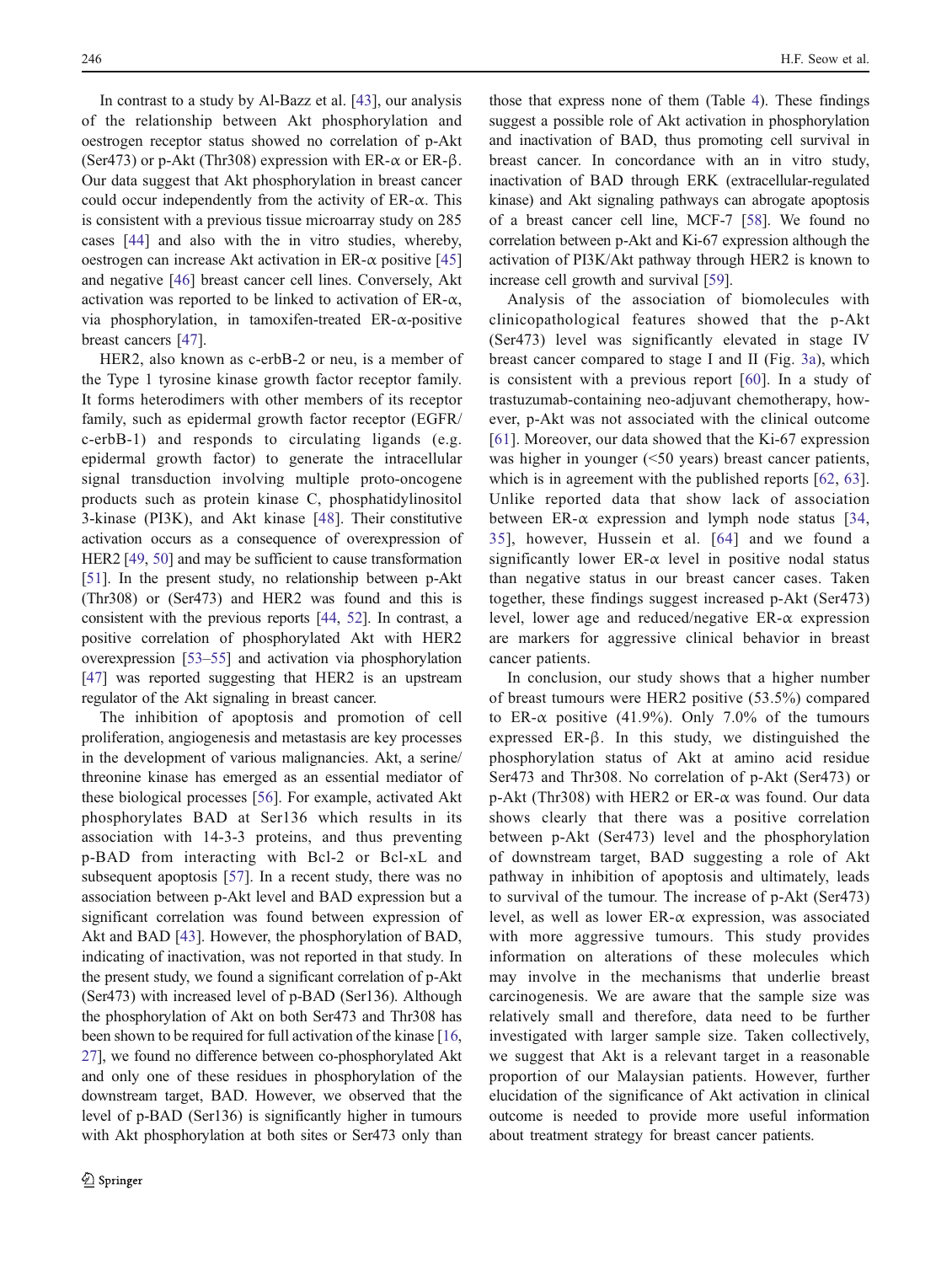<span id="page-8-0"></span>Acknowledgement This project is supported by a grant from The Ministry of Science, Innovation and Technology, Malaysia (06-02-04- 0373-PR002/07-07).

#### References

- 1. Lim GCC, Halimah Y (2004) Second report of the national cancer registry: cancer incidence in Malaysia 2003. National Cancer Registry, Malaysia
- 2. Clarke R, Skaar T, Leonessa F et al (1996) Acquisition of an antiestrogen-resistant phenotype in breast cancer: role of cellular and molecular mechanisms. Cancer Treat Res 87:263–283
- 3. Ring A, Dowsett M (2004) Mechanisms of tamoxifen resistance. Endocr Relat Cancer 11:643–658
- 4. Pandolfi PP (2004) Breast cancer—loss of PTEN predicts resistance to treatment. N Engl J Med 351:2337–2338
- 5. Tokunaga E, Kataoka A, Kimura Y et al (2006) The association between Akt activation and resistance to hormone therapy in metastatic breast cancer. Eur J Cancer 42:629–635
- 6. Brognard J, Clark AS, Ni Y et al (2001) Akt/protein kinase B is constitutively active in non-small cell lung cancer cells and promotes cellular survival and resistance to chemotherapy and radiation. Cancer Res 61:3986–3997
- 7. Clark AS, West K, Streicher S et al (2002) Constitutive and inducible Akt activity promotes resistance to chemotherapy, trastuzumab, or tamoxifen in breast cancer cells. Mol Cancer Ther 1:707–717
- 8. Luo Y, Shoemaker AR, Liu X et al (2005) Potent and selective inhibitors of Akt kinases slow the progress of tumors in vivo. Mol Cancer Ther 4:977–986
- 9. Kondapaka SB, Singh SS, Dasmahapatra GP et al (2003) Perifosine, a novel alkylphospholipid, inhibits protein kinase B activation. Mol Cancer Ther 2:1093–1103
- 10. Jones PF, Jakubowicz T, Hemmings BA (1991) Molecular cloning of a second form of rac protein kinase. Cell Regul 2:1001–1009
- 11. Bellacosa A, Kumar CC, Di Cristofano A et al (2005) Activation of AKT kinases in cancer: implications for therapeutic targeting. Adv Cancer Res 94:29–86
- 12. Masure S, Haefner B, Wesselink JJ et al (1999) Molecular cloning, expression and characterization of the human serine/ threonine kinase Akt-3. Eur J Biochem 265:353–360
- 13. Cheng JQ, Godwin AK, Bellacosa A et al (1992) AKT2, a putative oncogene encoding a member of a subfamily of protein-serine/ threonine kinases, is amplified in human ovarian carcinomas. Proc Natl Acad Sci U S A 89:9267–9271
- 14. Alessi DR, James SR, Downes CP et al (1997) Characterization of a 3-phosphoinositide-dependent protein kinase which phosphorylates and activates protein kinase Balpha. Curr Biol 7:261–269
- 15. Stephens L, Anderson K, Stokoe D et al (1998) Protein kinase B kinases that mediate phosphatidylinositol 3, 4, 5-trisphosphatedependent activation of protein kinase B. Science 279:710–714
- 16. Sarbassov DD, Guertin DA, Ali SM et al (2005) Phosphorylation and regulation of Akt/PKB by the rictor-mTOR complex. Science 307:1098–1101
- 17. Hresko RC, Mueckler M (2005) mTOR.RICTOR is the Ser473 kinase for Akt/protein kinase B in 3T3-L1 adipocytes. J Biol Chem 280:40406–40416
- 18. Dimmeler S, Fleming I, Fisslthaler B et al (1999) Activation of nitric oxide synthase in endothelial cells by Akt-dependent phosphorylation. Nature 399:601–605
- 19. Nakanishi K, Sakamoto M, Yasuda J et al (2002) Critical involvement of the phosphatidylinositol 3-kinase/Akt pathway in anchorage-independent growth and hematogeneous intrahepatic metastasis of liver cancer. Cancer Res 62:2971–2975
- 20. Altomare DA, Testa JR (2005) Perturbations of the AKT signaling pathway in human cancer. Oncogene 24:7455–7464
- 21. Wu Y, Mohamed H, Chillar R et al (2008) Clinical significance of Akt and HER2/neu overexpression in African–American and Latina women with breast cancer. Breast Cancer Res 10:R3
- 22. Lazennec G, Bresson D, Lucas A et al (2001) ER beta inhibits proliferation and invasion of breast cancer cells. Endocrinology 142:4120–4130
- 23. Rajnakova A, Goh PM, Chan ST et al (1997) Expression of differential nitric oxide synthase isoforms in human normal gastric mucosa and gastric cancer tissue. Carcinogenesis 18:1841–1845
- 24. Endo K, Terada T (2000) Protein expression of CD44 (standard and variant isoforms) in hepatocellular carcinoma: relationships with tumor grade, clinicopathologic parameters, p53 expression, and patient survival. J Hepatol 32:78–84
- 25. Allred DC, Harvey JM, Berardo M et al (1998) Prognostic and predictive factors in breast cancer by immunohistochemical analysis. Mod Pathol 11:155–168
- 26. Cobleigh MA, Vogel CL, Tripathy D et al (1999) Multinational study of the efficacy and safety of humanized anti-HER2 monoclonal antibody in women who have HER2-overexpressing metastatic breast cancer that has progressed after chemotherapy for metastatic disease. J Clin Oncol 17:2639–2648
- 27. Scheid MP, Marignani PA, Woodgett JR (2002) Multiple phosphoinositide 3-kinase-dependent steps in activation of protein kinase B. Mol Cell Biol 22:6247–6260
- 28. Nadji M, Gomez-Fernandez C, Ganjei-Azar P et al (2005) Immunohistochemistry of estrogen and progesterone receptors reconsidered: experience with 5,993 breast cancers. Am J Clin Pathol 123:21–27
- 29. Looi LM, Cheah PL (1998) C-erbB-2 oncoprotein amplification in infiltrating ductal carcinoma of breast relates to high histological grade and loss of oestrogen receptor protein. Malays J Pathol  $20:19-23$
- 30. Pavao M, Traish AM (2001) Estrogen receptor antibodies: specificity and utility in detection, localization and analyses of estrogen receptor alpha and beta. Steroids 66:1–16
- 31. Speirs V, Green CA, Shaaban AM (2008) Oestrogen receptor beta immunohistochemistry: time to get it right? J Clin Pathol 61:1150–1151 author reply 1151-2
- 32. Rhodes A, Jasani B, Balaton AJ et al (2000) Frequency of oestrogen and progesterone receptor positivity by immunohistochemical analysis in 7016 breast carcinomas: correlation with patient age, assay sensitivity, threshold value, and mammographic screening. J Clin Pathol 53:688–696
- 33. Slamon DJ, Godolphin W, Jones LA et al (1989) Studies of the HER-2/neu proto-oncogene in human breast and ovarian cancer. Science 244:707–712
- 34. Chariyalertsak S, Chariyalertsak S, Cheirsilpa A et al (1996) Immunohistochemical detection of c-erbB-2 oncoprotein in patients with breast cancer. J Med Assoc Thail 79:715–721
- 35. Almasri NM, Al Hamad M (2005) Immunohistochemical evaluation of human epidermal growth factor receptor 2 and estrogen and progesterone receptors in breast carcinoma in Jordan. Breast Cancer Res 7:R598–R604
- 36. Rosa FE, Caldeira JR, Felipes J et al (2008) Evaluation of estrogen receptor alpha and beta and progesterone receptor expression and correlation with clinicopathologic factors and proliferative marker Ki-67 in breast cancers. Hum Pathol 39:720– 730
- 37. Jarzabek K, Koda M, Kozlowski L et al (2005) Distinct mRNA, protein expression patterns and distribution of oestrogen receptors alpha and beta in human primary breast cancer: correlation with proliferation marker Ki-67 and clinicopathological factors. Eur J Cancer 41:2924–2934